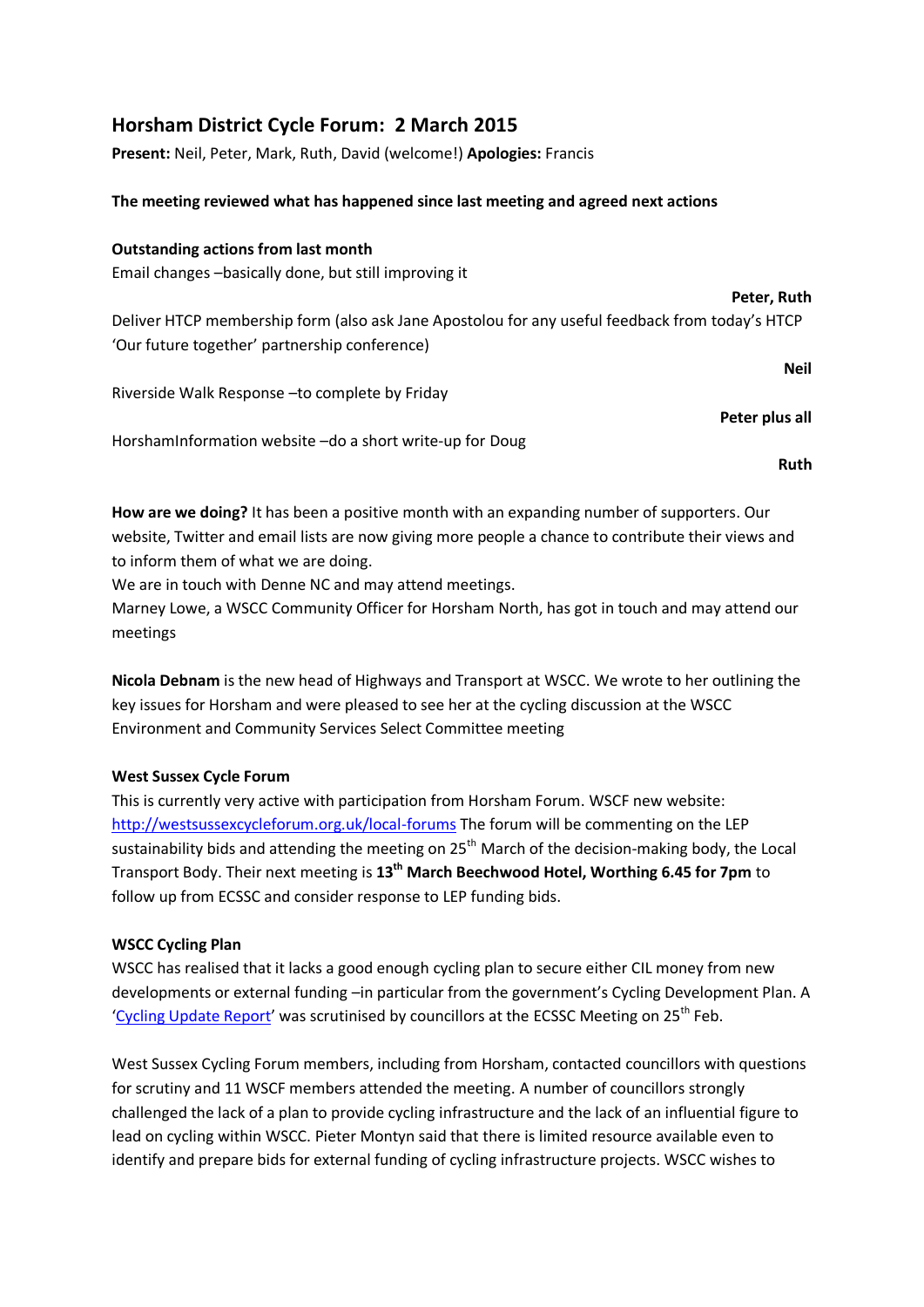make more use of cycling forums, including helping to identify potential infrastructure projects. A Task and Finish Group will develop a new cycling plan by the end of this year. To assist the Task and Finish Group, we could put together some information, pictures and videos of

good infrastructure design, safety data etc and explore the option of finding a professional expert who could give a briefing to councillors.

**Mark**

## **North of Horsham and A264 Crossings**

Our campaign has had an effect in raising awareness and shifting the terms of the debate with Pieter Montyn (Cabinet Member for Highways) and Darryl Hemmings now asking us to engage in preapplication discussion. We met F Maude on Friday and he gave us a good and supportive hearing and said he will write to the council. A number of HDC members raised the A264 crossings at the PPAG meeting –but discussion was postponed until 'later'. We have had very strong support from the Horsham Society which has raised this in a letter to Liberty and in WSCT articles.

This is on the [agenda](http://www2.westsussex.gov.uk/ds/clc/nh/nh090315age.pdf) for **CLC Meeting on Monday 9th March**. An email has been sent to Brad Watson and Nigel Dennis noting our concern that the latest [position statement](http://www2.westsussex.gov.uk/ds/clc/nh/nh090315i8.pdf) still does not commit to funding cycling as core infrastructure. We need to attend the meeting.

**ALL**

This week's artist's impression from Liberty shows no sign of improved cycle crossings or of a positive approach to cycling within the development. We need to write to Liberty and to the WSCC, HDC and PBA contacts about A264 crossings, cycle infrastructure within the development and cycle links to Horsham, Warnham, Crawley and Dorking.

**Ruth**

**Parking Consultation and TROs** – no news, keep a watching brief

### **LSTF Horsham Station Forcourt and Station Cycle Parking**

The LSTF station forecourt works have now been completed. Despite an allocation of £35 000, the much-needed double decker cycle racks at the front of the station have not been provided. It is not clear where this money has gone. Separate funds will be used for a cycle hub at the rear of the station (which already has adequate cycle parking spaces). Mark will contact Southern to ask about their plans

**Mark**

The original HR2 Station forecourt budget was £195 000 and the scheme was not presented as a cycling scheme but mainly for bus passengers and pedestrians. The WSCC press release shows that the actual spend was only £70 000. It is not clear where the rest of the money has gone. Many of the bus and pedestrian elements were dropped, and the cycling benefits of the scheme were being promoted. The pedestrian crossing has been upgraded to a toucan, which we welcome, and a section of pavement has been widened and made shared-use. Benefits to cycling are minimal: the changes only address approaching the station from the south; the transition to the jug-handle is still extremely poor; the shared-use section will be over-crowded and using this approach requires cyclists to give way three times. The original scheme plan included cycle parking for Littlehaven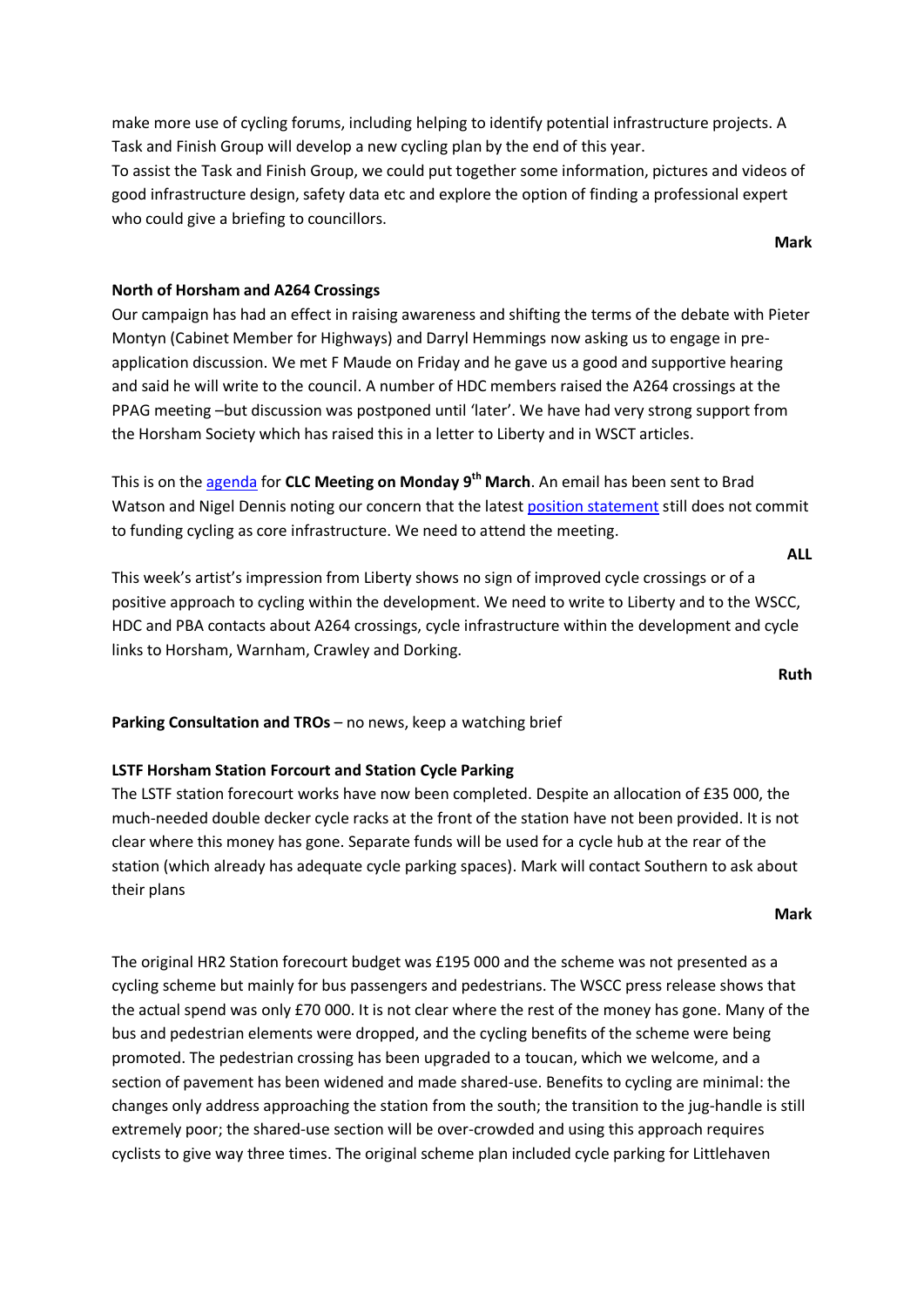station which has also not happened. Cycling on-road has actually been made more dangerous by the creation of a pinch point on a bend. WSCT published an article.

## **Town Centre Cycle Parking**

Peter Hayward showed us the final plans for town centre cycle parking. These are very disappointing. Money is being wasted on double decker cycle racks which are inappropriate for these locations. Extra capacity is tucked away in poor locations (behind Piries Place car park and between the CAB and the Forum). The lack of capacity in Medwin Walk and the Bishopric area does not seem to be being addressed. There is an ambition to exclude cycling from the 'core' of the town –this will have a negative effect on town centre trade and further discourage the use of a safe, space-efficient and non-polluting form of transport for access to and across the town. Further follow-up via CLC/LSTF 'lessons learned' meeting (and elsewhere?)

**Ruth**

## **Planning Applications**

**DC/14/0590** Passed. There is much concern within Southwater about traffic issues, especially along the Worthing Rd within the village and going north. Is there still a chance to be involved in consultation on the detail of the highways designs? **Novartis , Horsham Football Club/Holbrook Club:** no news

**New Planning Applications** The following applications probably need HDCF comment:

**DC/15/0284 Broadbridge Heath community hall.** Layout plans indicate no cycle route along old A264. It appears to block car use by ensuring that buses use the whole road width. Investigate and send in comments. **DC/15/0282 Flats QueenSt/Queensway** -affects town centre parking provision **DC/15/0290 Southwater Worthing Rd houses** –no requirement being placed on developer to make contribution to safe cycling along Worthing Rd **DC/15/0367 Car park in Billingshurst**

**ALL**

# **Horsham's Missing Link –Completing the Horsham-Crawley Cycle Route**

A great leaflet and poster completed (thanks, Peter!) and distributed to supporters and council contacts.

Riverside Walk, Sustrans, CTC, CEoGB, the Cherry Tree and ADCycles are supporting our campaign. We had a [strong turnout](http://www.hdcf.org.uk/fantastic-turnout-for-horshams-missing-link-campaign-photo/) of 40 people on a cold and windy day demonstrating strong support from throughout the community for both commuting and leisure. WSCT ran a short article prior to the photo shoot and plan a further piece. Further action needed after Thursday's article.

### **WSCC prototype Journey Planner**

We gave WSCC some feedback as requested and tweeted it to our followers again after the resultant debugging.

### **Riverside Walk**

Ruth and Peter walked the route between Warnham Nature Reserve to Guildford Rd. Although there were a couple of places in need of better drainage, we did not see any sections where boardwalk was obviously needed. We will need to follow this up with the RW team.